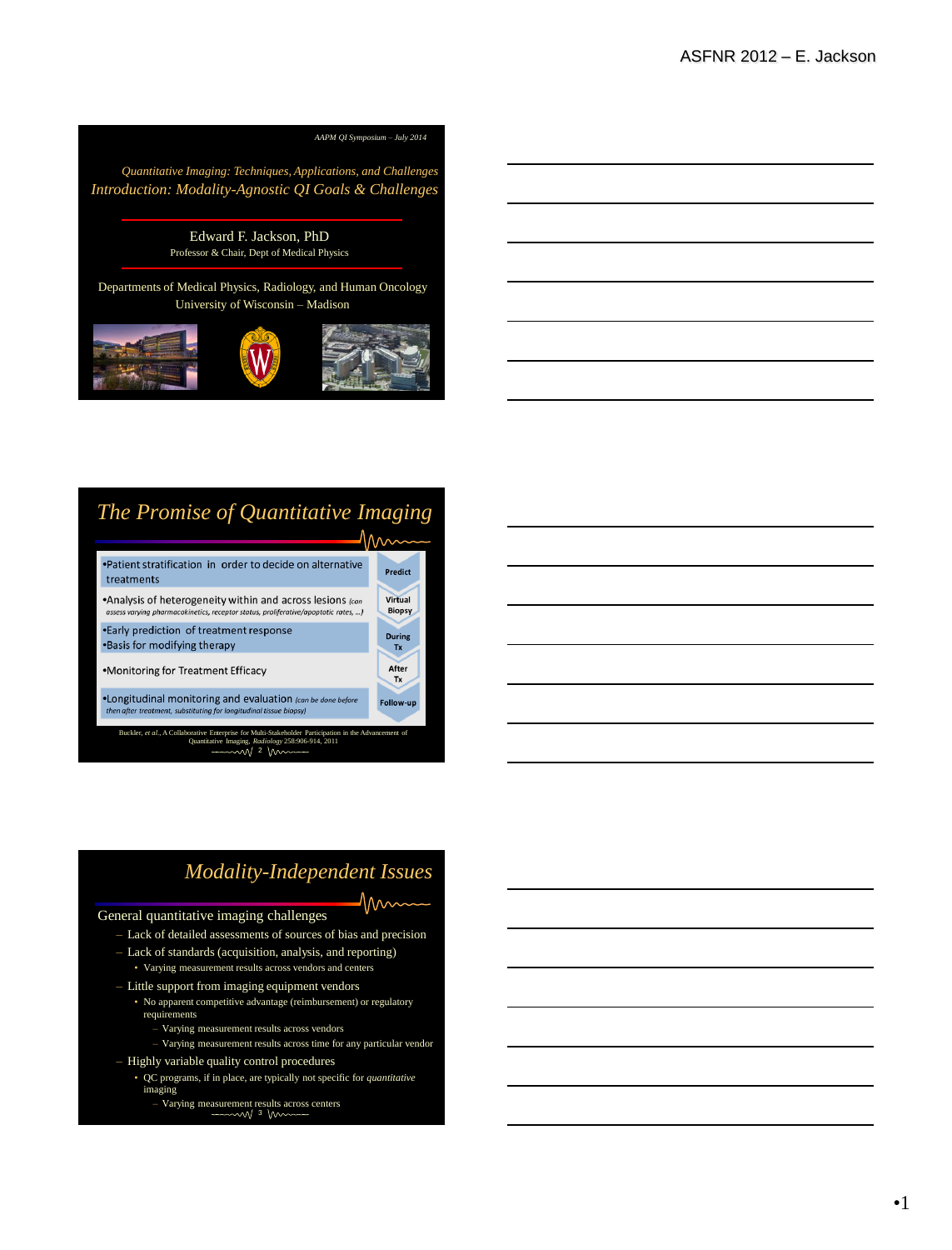# *Modality-Independent Issues*

General quantitative imaging challenges (continued)

- Cost of QIB studies (comparative effectiveness)
- Radiologist acceptance
	- QIBs are not a part of radiologist education & training.
	- The software and workstations needed to produce and interpret QIB results are typically not integrated into the radiologists' workflow.
	- Clinical demand on radiologists is high --- "time is money".
	- There are few guidelines for QIB reporting.
- Resource availability
	- Technologists trained in advanced, quantitative, protocols
	- Physicists and/or imaging scientists, data processing capabilities, *etc*.

 $-mw$  4 mm

#### Single-vendor, single-site studies:

### *Key Challenges*

- Acquisition protocol optimization
	- Scan mode and acquisition parameter optimization for:
		- contrast response and CNR temporal resolution (for dynamic imaging)
		-
		- spatial resolution anatomic coverage
	- Application specific phantoms needed for initial
	- validation scans and ongoing quality control
		- phantom acquisition and data analysis protocols
	- established frequency of assessment and data reporting
- Mechanism for detecting and addressing changes in measured response due to system upgrades (Quality Control)
	- Vendors focused on competitive advantage in radiology, not on quantitative imaging applications and maintaining signal response characteristics over time

 $-mw$  5 mm

#### Single- to multi-vendor studies:

#### *Key Challenges*

- Acquisition protocol **harmonization** 
	- Scan mode and acquisition parameter selection for matched:
		- contrast response and CNR
		- temporal resolution (for dynamic imaging)
		- spatial resolution
		- anatomic coverage
	- Application specific phantoms needed for initial
		- validation scans and ongoing quality control
		- phantom acquisition and data analysis protocols
	- established frequency of assessment and data reporting

#### • Can be achieved, but requires substantial effort at start up

- Mechanism for detecting and addressing changes in measured response due to system upgrades (Quality Control)
	- Vendors focused on competitive advantage in radiology, not on quantitative imaging applications and maintaining signal response characteristics over time

mw 6 km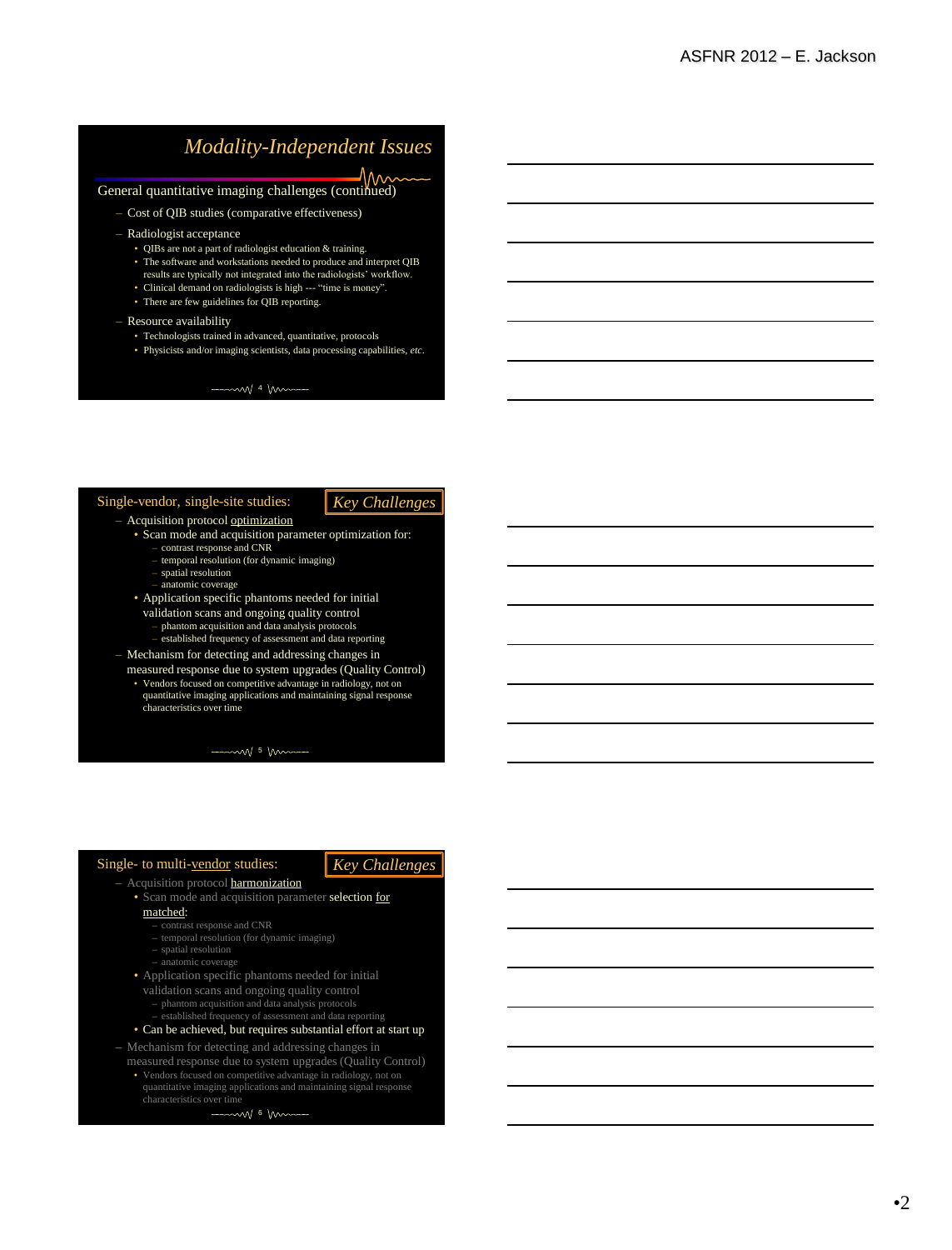#### Single- to multi-center studies:

#### – Acquisition protocol

#### • Harmonization across centers and vendors

- Distribution and activation of protocols
	- Distribute/load electronically
	- Provide expert training and initial protocol load/test
	- Develop / utilize local expertise
- Compliance with protocol
	- Local radiologists, technologists

#### – Widely varying quality control

- Ranging from specific for a given imaging biomarker, to ACR accreditation, to none
- Even if QC program is in place, it may not test parameters relevant to the study
- "Scanner upgrade dilemma"
- Data management and reporting

Data Analysis:

#### *Key Challenges*

*Key Challenges*

- Data analysis implementation strategies are often as variable as acquisition strategies
- Choice of model must match data acquisition strategy, *e.g*., temporal resolution of the acquired data
- Analysis parameters must be standardized, *e.g*., choice of model, ROI definition, *etc*.
- To facilitate testing/validation of various analysis packages, readily available, standardized test data and analysis results are needed:
	- Digital reference objects
	- Physical phantoms and standardized acquisition protocols and data analysis software
	- Publicly available test/retest human subject data and associated metadata

 $\sim$  8 km



### *ADNI*

- Multicenter, multivendor study
- Optimized pulse sequence / acquisition parameters for each platform
- MagPhan/ADNI phantom scan at each measurement point
- Access to vendor gradient correction parameters
- With corrections for gradient nonlinearities and optimized acquisition strategies, spatial accuracies of <0.3 mm can be obtained over a ~180 mm spherical volume